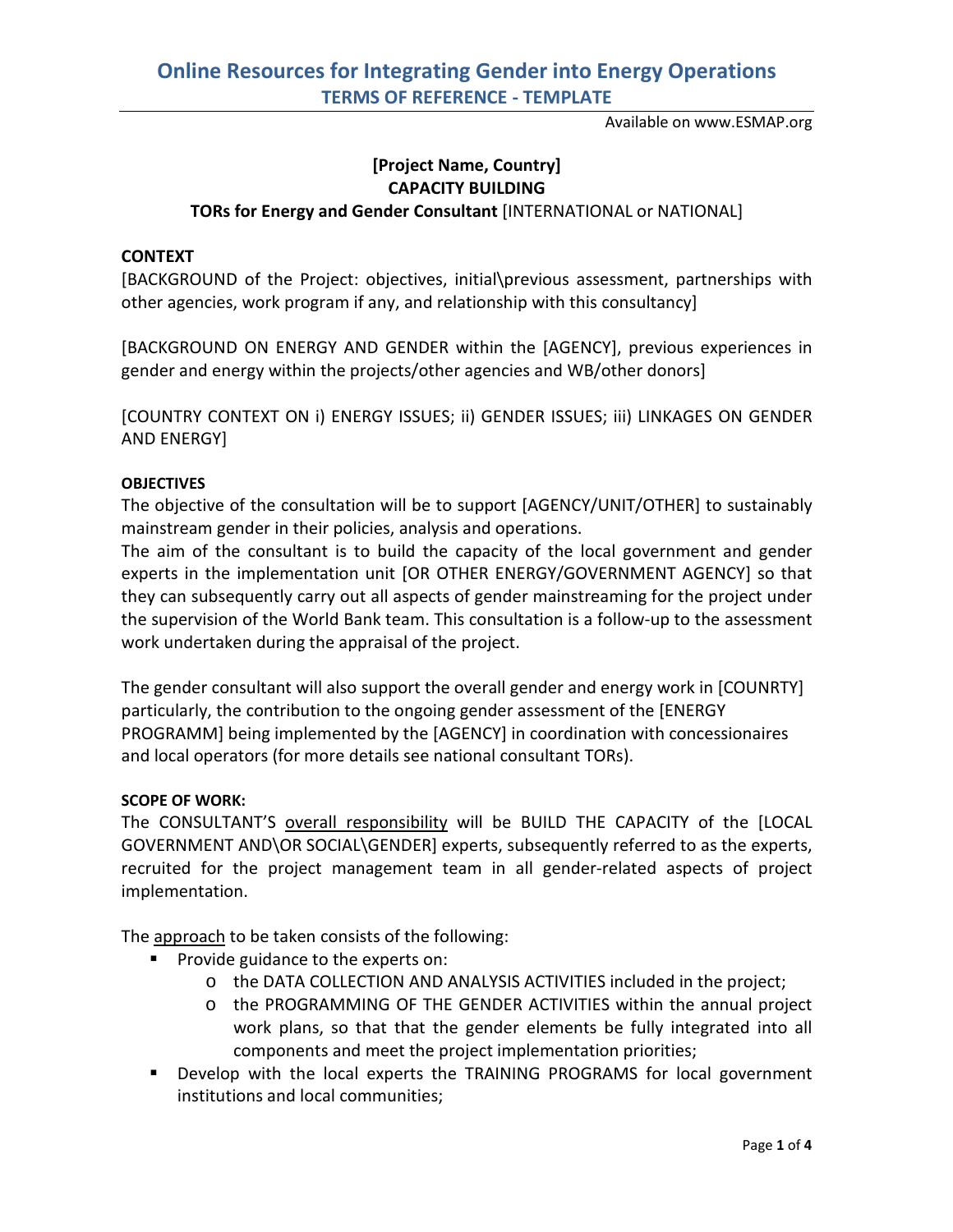# **Online Resources for Integrating Gender into Energy Operations TERMS OF REFERENCE - TEMPLATE**

Available on www.ESMAP.org

- FIELD TEST with the local experts the validity of the training approach and make the needed adaptations; and,
- Act as a RESOURCE PERSON to the experts and project implementation and Bank supervision teams to respond to ad hoc needs.

The main tasks of the energy and gender consultant will include:

- 1. **Off-site support** (XX days) to the local experts for:
	- a) Collection of socio-economic data for all the project implementation areas/provinces, including existing household and other surveys, and assessment of the gender data which are or not available on energy use, costs, and income generated from energy-related activities (wood, fuelwood, others);
	- b) Design of gender equality assessment in existing local government and community-level institutions;
	- c) Design of household energy supply and demand and energy price surveys to ensure that they be done through the gender lens;
	- d) Preliminary design of gender components of the annual work programms;
	- e) Guidance for the development of training material, including video-taping and production;
	- f) Defining the project gender monitoring indicators and monitoring instruments; and;
	- g) Identify partners and projects that can help to the success of the program
- 2. **Field mission** (XXX days) in (DATES) to :
	- a) Provide inputs in the design of the socio-economic and energy surveys and if needed train the enumerators;
	- b) Contribute to the selection of the gender activities for the annual work plan;
	- c) Provide input into the selection of the project gender indicators and monitoring instruments/tools;
	- d) Provide in at least XXXX provinces/villages/cities the training of local governments and communities, including with gender-inclusive preparation of [forest management\other energy] plans;
	- e) Identify local focal points that can help in the implementation and follow up of the program
	- f) Support finalization and field testing in at least xxx provinces/villages/cities of SME creation in the [wood-charcoal value chain/other energy/related SME creation]
	- g) Provide input into the gender work plan with [OTHER DONOR'S GENDER or-and ENERGY WORK] for [improved stoves manufacturing and selling/OTHER ENERGY-RELATED ACTIVITIES], and if needed, train the staff on enterprise creation. Preparing a comprehensive report to register all lessons learned and the agreed way forward on all gender-related aspects of project implementation.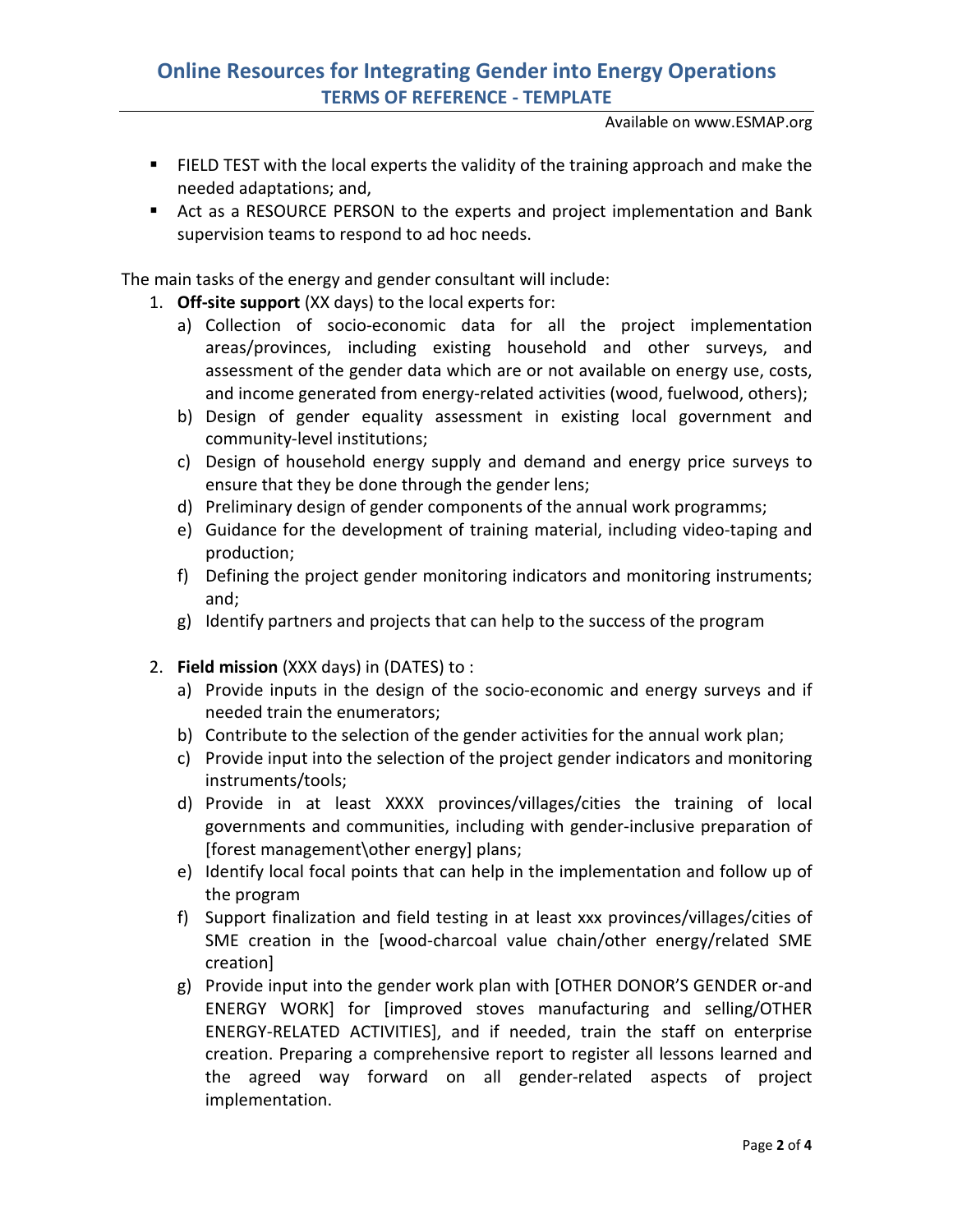# **Online Resources for Integrating Gender into Energy Operations TERMS OF REFERENCE - TEMPLATE**

Available on www.ESMAP.org

h) Conduct a debriefing workshop with the Project Implementation Unit, project stakeholders, and the World Bank supervision team.

## **3. Support to gender and energy work in [COUNTRY]** (XXX days)

- a) Provide input and backstop the national consultant on to the ongoing gender and energy assessment of [ENERGY PROGRAMM] of [LOCAL AGENCY].
- b) Support the national consultant in the gender and energy assessment validation workshop
- c) Support the design and provide input on the future gender and energy action and related monitoring and evaluation framework for [LOCAL AGENCY], based on the methodologies and tools developed by AFREA's SWAT team and previous work carried out in Mali and Benin
- d) Document how taking into account the gender dimension in the Project Development Objective has impacted the results of [ENERGY PROGRAMM].
- e) Prepare reports and briefings in [ENGLISH\ OTHER LANGUAGE] on the gender work in [COUNTRY] as needed.
- f) Support the [LOCAL AGENCY] team on upcoming events related to gender and energy access

During the field mission, the consultant will work together with other project experts, providing them on-the-job training.

## **Level of Effort**

The consultancy will be implemented from about (DATES) for up to XXX days of work, including field mission for XXXX days.

## **Deliverables**

The following deliverables are expected:

- Training material, including media (video taping) for training programs for local government institutions and local communities
- Field reports to document activities carried out and emphasize all lessons learned and the agreed way forward on all gender-related aspects of project implementation.
- **Input into socio-economic and energy surveys**
- **I** Input into the [OTHER ENERGY PROGRAMM] gender work-plan and the work-plan with [OTHER LOCAL AGENCY ]
- **Proceeds of the workshop**
- Lessons learned from energy project implementation